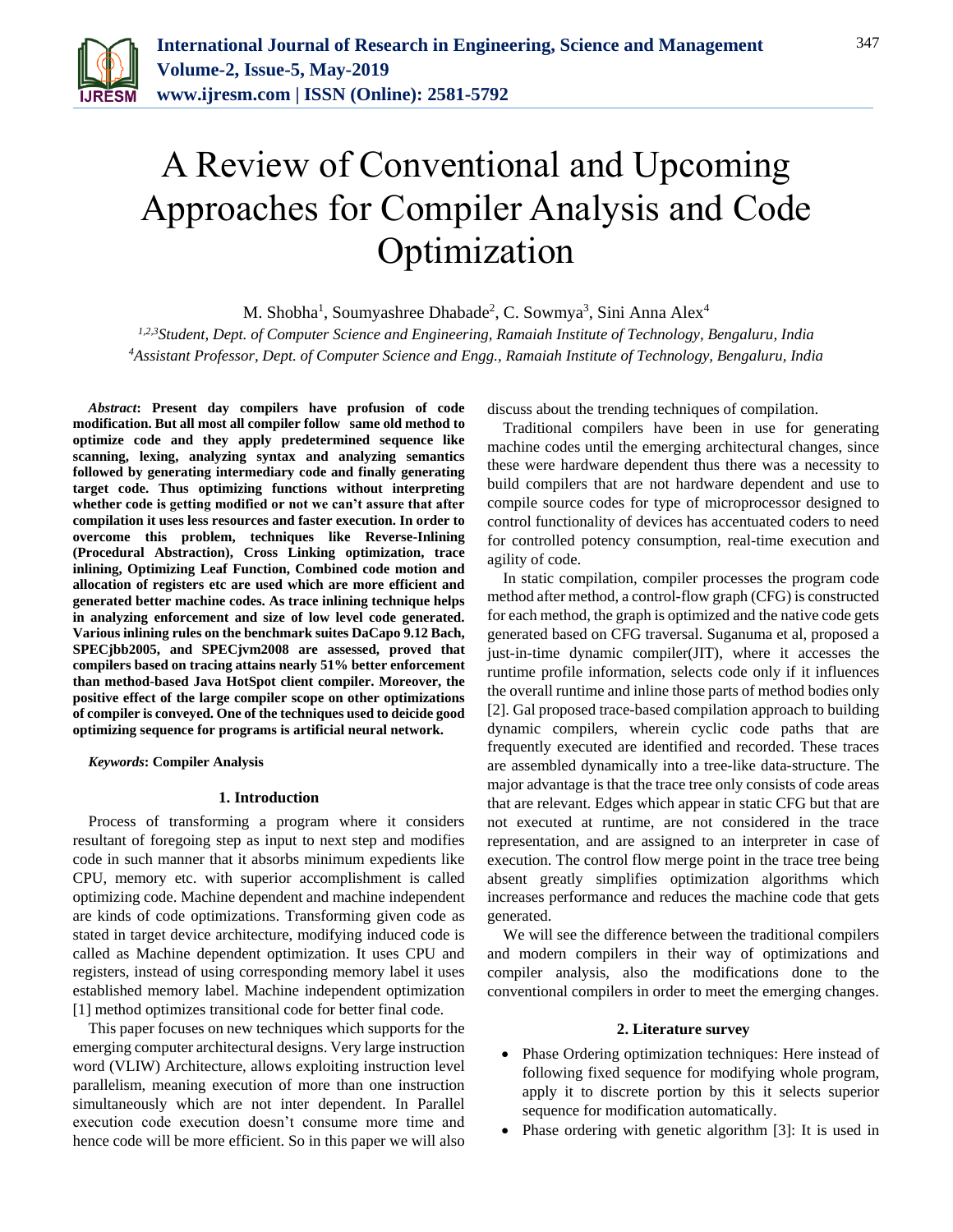

two experiments. First experiment involves process of finding better optimization sequence. To do this evaluate optimization sequence (chromosome) through compiling available benchmarks with sequence, recording their time taken for execution, calculating their fastness by normalizing time taken for running with running time observed by compiling benchmarks at O3 level. This corresponds to "best overall sequence". Second experiment involves finding superior optimization ordering refers to "best sequence per benchmark"

- Automatic Feature generation [4]: Components of system are training data generation, attribute generation and machine learning. Extracting intermediate codes of compiler and optimal values for heuristic is task of data generation. This does process iteratively to obtain best heuristic value for each program. The extracted codes will be passed to feature search which explores characteristics of intermediate codes and generates vector by considering evaluated values of all programs, pass generated vector to machine learning tool. Job of tool is to fetch characteristics from base attribute list and calculate value for that characteristic and add characteristic with best heuristic value to list, if two characteristics have same quality or value then add short characteristic to the list. And this process will be repeated iteratively. List gets generated in final is called as latest attribute list.
- Trace Inlining: In previous work, found on Oracle's JavaTMHotSpot client compiler a trace-based JIT compiler [5] was implemented. It focused on how trace inlining is performed and its advantages. Application of several trace inlining rules was presented for trace-based JIT compiler. Influence of rules on peak enforcement, size of generated low level code and compilation time for DaCapo 9.12 Bach benchmark suite was evaluated.

# **3. Discussions**

Traditional compilers aim to remove redundancies, inefficiency and reordering the data and operations. It uses a number of techniques for this purpose like data flow analysis where we try to understand the flow of the data. If a variable is defined we try finding out the way it's used. It can be either forward analysis or backward analysis, in forward analysis we supply the value of variable to succeeding code whereas, in backward analysis we can supply information about some succeeding properties "back in time", like in case of dead code elimination we can withdraw variables if they are never read in future.

Local optimization is used to improve the code and done with the following methods.,

- Local constant folding where Expressions with operands holding fixed values can be evaluated at time of compilation and this causes faster execution, reduction in size of code.
- Local constant circulation, fixed values allocated to a

variable can be circulated through the flow graph and replaced at use of the variable.

- Local sub-expression elimination, while executing the expressions present in the program variable being accessed in current step whose value is being computed in previous step and if it's not modified in such scenarios compiler can skip process of recounting value for the same variable.
- Local strength reduction is frequently applied in customary compiler optimization to allow replacement of an expression by its meaning. That is, it replaces more resource consuming operations (multiplication) by less resource consuming operation (addition).

Global optimization, different from local optimization is applied on global parameters. Data flow analysis is used for code optimization during this step. The various methods followed are:

- Redundant (common) Sub-expression elimination, in this kind of elimination redundant expressions is identified globally and are calculated once and replaced by the result everywhere else.
- Dead Code Elimination: After all the steps are performed as mentioned so far, the optimized code consists of some used lines of instructions which are eliminated in this step.

Loop Optimization [6], if each time the result computed within a loop is same then computing it in each iteration is not required. If an induction variable is found within a loop that is a variable whose value on each loop iteration is proportional to the calculation of the iteration index. When such variables and the value they compute are found, often high cost operations are replaced by low cost operations or the variable itself can be deleted.

Reverse-Inlining (Procedural Abstraction) is used to achieve code size reduction. This method replaces the function call with function definition, thus increasing the speed of execution.

Some of the modern compiler optimization and compiler analysis are discussed below. It also uses data flow analysis but with alias analysis that is it is used to find if data storage can be retrieved in many other ways. If two pointers are pointing to the same memory location they are said to aliased. Advanced compiler analysis applies the above mentioned aliasing in determining the existence of the references at the exit of the block.

- Combined code motion [7] and register allocation, Code motion tries in placing the such instruction together than are independent of each other and can be ran simultaneously, thus implementing parallel execution. The Register Allocation and Code Motion (RACM)minimizes register pressure by implementing code motion as explained above, followed by duplicating the code and finally storing the value of variables from register to memory.
- Cross linking optimization, this optimization can be applied globally or locally. This is used where functions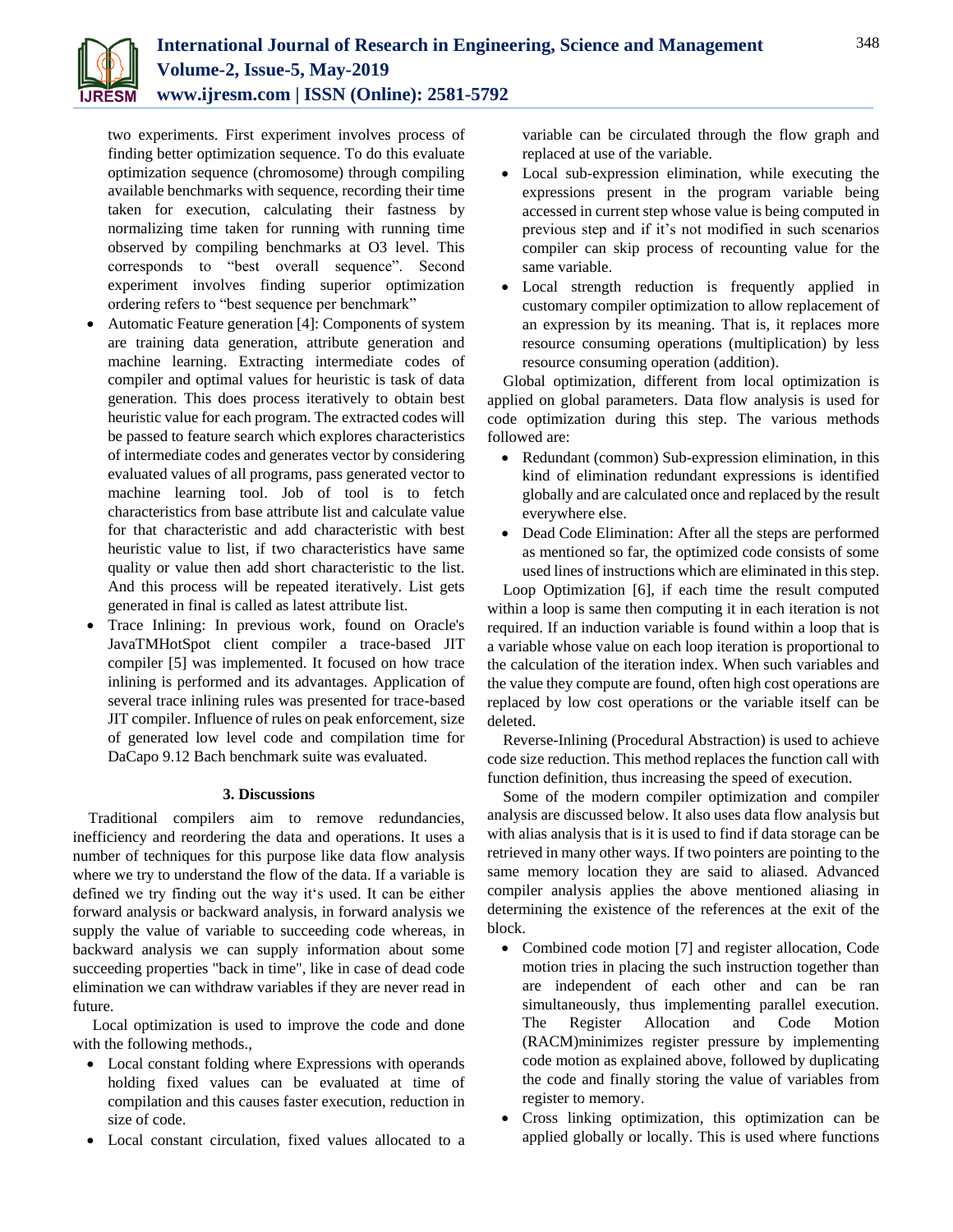consist of switch statements with same tail codes, which is replaced after the switch block.

- Address Code Optimization, speeds up instructions and execution time by reordering data in memory to minimize and simplify computation of address.
- Type Conversion Optimization, involving the physical size of the data known as data processing, and semantics of data processing operations. Substructure for a different of data types is the main goal of most compilers; as such compilers insert many implicit data type conversions, such as zero extension.
- Multiple Memory Allocation(MMA) is one of the technique used in trending compilers as in this technique instructions are saved and uploaded in many registers simultaneously.
- Upcoming compilers are also expected to minimize code length, increase programs speed to run by accurate usage of memory which is appreciably seen in the techniques they adopt.

Artificial neural networks [8] used to find out superior sequence modification, represented as reticular nervous. Kinds of feed forward network are one layer with one insert and one resultant layer. Multilayer with one insert and one resultant layer and includes multiple underlying layers. Recurrent layer is like multilayer but includes minimum one feedback loop. As mentioned before resultant of each layer becomes input to next layer, link across neurons represented by weighted vectors. ANN works in iterative manner where for each iteration it takes characteristic of code of present state and does evaluation to determine superior optimization.

Enactment of model is done by using a dynamic compiler 4cast-xl that builds ANN, integrates it to Jikes RVM's optimization driver and performs phase ordering optimizations. And this dynamic compilation has to be done repeatedly by ensuring the steps given below:

- 1. Generating attribute vector of current method's state.
- 2. Initiating outline of code.
- 3. Determine superior sequence to modify by using ANN.

Following is an overview on brief description of VM's structure. Class loader does following functions of parsing, loading and verifying class files and run-time data structures are also provided to different parts of VM. Then during bytecode pre-processing step, loops are detected and tracing-specific data structures are created. To implement trace recording quite a few steps are followed by Java HotSpot VM template interpreter that is key is duplicated (a copy made) and instrumented which results in a usual and a trace recording interpreter. With respect to the initial executions, normal interpreter is used. Counter of invocation of that trace anchor increments each time basic interpreter comes across a trace anchor. Execution switches to trace recording interpreter, when counter exceeds specified threshold. Trace-based JIT (just in time) compiler is based on HotSpot client compiler. Compiler records traces into a trace graph when traces have been recorded often enough. The

interpreters and other compiled traces then directly invoke generated machine code. If a prerequisite condition for optimization is violated, System reverses optimizations to trace recording interpreter. During reversing the optimizations all values that are still in current compiled frame are saved first and then one or more interpreter frames replaces that compiled frame and then execution is continued in trace recording interpreter. The trace recording interpreter takes charge here after as, a partial trace that starts at the point of reverse optimization, instead of from where the trace anchor is recorded.

In trace recording approach, every individual thread maintains tracing stack for traces that gets recorded. Instructions that can alter control flow is recorded always at stack's top. Method invocation also gets notified in caller's trace. Receiver's class also gets stored if it is a virtual method. A new trace for caller function is recorded onto stack and recording of the caller is resumed. On completion of caller's execution, trace of called function gets popped and stored in a trace repository. A pointer to caller's function trace is used to link caller and called function by recording in caller's trace and then the recording of called function is continued. Information which is context dependent over the methods gets preserved by this linkage. Trace doesn't get stored but counter gets incremented in the previously recorded trace, when a trace that is saved is again recorded. Traces are considered to be different depending upon the execution flow or the caller function traces. Hence, accurate information of call regarding every executed path is recorded using trace-linking. Loop and recursive modules are not linked to their parent trace to reduce the number of traces that gets recorded. Assuming that all the traces for a particular anchor has been recorded after recording is done a specific count of times for that anchor, machine understandable instructions which is optimized is generated from those compiled traces. Commonly executed operations are executed straightly by the interpreter's assembler and complex operations are executed in C language-based runtime environment. Efficient operations done by many threads simultaneously enables Java thread structure to jump between two interpreters independently. A local buffer is maintained by each thread to achieve the best performance. The data structure used to store recorded traces allows data to be read and denies locks and atomic instructions during the reading process. But locks data structure during writing threads only when a new trace is found.

In trace inlining, static and dynamic inlining methods [9] are supported by trace-based JIT compilers with the help of the recorded trace information. Trace inlining replaces function calls with its code itself but traces that are commonly executed are only inlined instead of entire methods. Unlike method-based compilers, context dependent information is contained in the recorded traces which helps to avoid inlining of function definition parts that are unnecessary for the current caller but are executed frequently overall. Aggressive inlining of virtual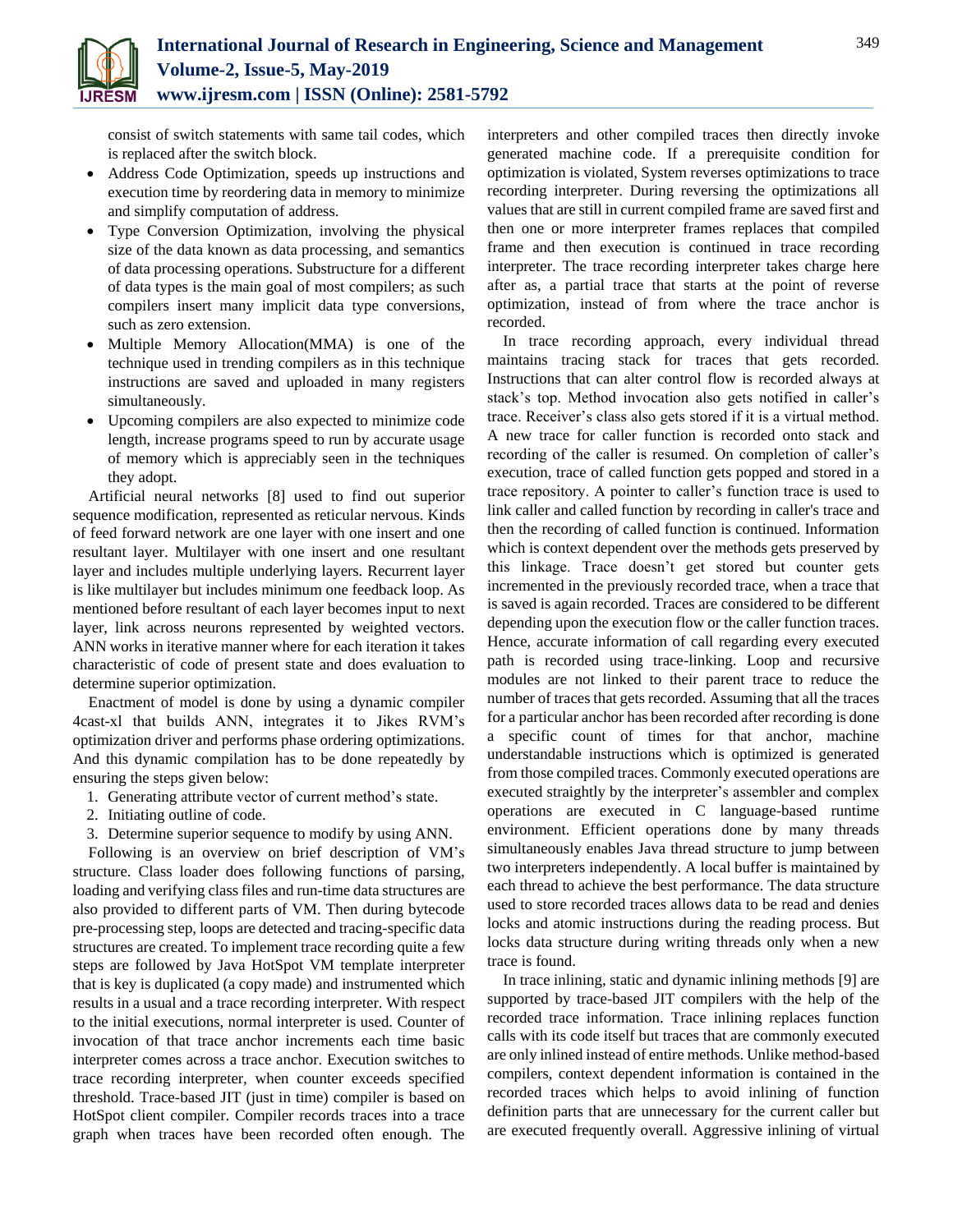

methods takes place since methods of only a specific type of receiver gets invoked at a call site.

First of all, the maximum size of the trace, which is dependent on the relevance of the call site, that has to be placed in inline at the current call site is computed. Then, the invoked traces at the current call site areinlined based on certain heuristics. So, the method invocation is replaced with the trace graph that is built from the traces that should be inlined. Then, return instructions are replaced with jumps to the next line of command after the call and exception-throwing instructions will be attached tohandlers of exception. Usually, it's only the traces that get invoked by the current caller that are inlined. However, in certain cases, all caller function traces are considered as candidates for inlining, if the callee traces were compiled before the caller's trace recording had even begun. Based on dead code elimination technique [10], certain candidates for inlining can be rejected based on specific parameters that is passed to the callee by the caller.

By taking into consideration CHA [11] and context dependent trace information, in case of virtual calls, the actual receiver class for the calling site can be determined. As recorded receiver classes are used if multiple target methods are found by CHA along with an additional run-time check such that the trace deoptimizes to the interpreter in case of type mismatch. In a similar manner, since no context-specific information is available for the loop traces, all recorded traces are considered as candidates for inlining. However, elimination of few traces is possible based on parameters and locals. Traces with no further lead existence in the caller functions trace graph for the inlined loop is also eliminated.

A special kind of inlining guarded by method guard was implemented to overcome the issue that a method could not be inlined if the same method was always invoked by the call site but by different receiver types. In the above process the invoked method is compared with the expected method by accessing the virtual table of the receiver. Multiple receiver types can be checked for by extending the type guard to a switch structure if the same method was always invoked by the call site but by receiver of type interface. The stated process is definitely cheaper when compared to the interface lookup. The switch like structure can also be extended to efficient inlining of polymorphic calls. Platform specific methods are inlined by the JIT compiler using heuristics of the compiler. The same method based inlining is conducted yet the trace-based compiler performs aggressive inlining of java traces and traces are also smaller than methods.

Further departing edges of similar part of the code is compared with the repeatedly implemented departing edge determined. Edges to unreachable parts of code and with hundred times the minimal frequency are removed from the trace graph. The process has many downfalls and must be taken care of, the tracing information is based on the program behavior that may change over time, removing major execution paths might proceed to repeated deoptimizations. In the case of loops, the exit will have to be filtered out since in spite of loop body, occurrences of loop entry are compared with occurrences of loop exits, which would restrict the scope of compilation and again rise the occurrences of deoptimization.

In order to discuss about trace inlining heuristics, execution frequency of each block of trace graph, using recorded traces, is evaluated. Then, estimated frequency is then divided with a reference value to estimate relevance of each block which in turn will be used to compute the call site's relevance. So, that reference value is chosen utilizing one of the algorithms mentioned below.

- Simple: Estimated execution frequency of each block of trace graph is divided by completeimplementation occurrences of complete merged execution paths of graph. Value lies in domain 0 to 1, excluding 0.
- Most frequent trace: Execution frequency of each block is divided by execution frequency of merged trace that gets executed most number of times. So, call sites residing in blocks shared among multiple traces would have a greater relevance due to higher execution frequency, while values in range ]0,1] would be the relevance of a call site residing only in individual traces.
- Path-based: In this approach, firstly successor block, with respect to root block, that is executed most number of times is determined. Then, marking block as visited process is performed over and over until either a loop header orleaf nodes is reached. Then, leastimplemented node of all visited nodes will be used to determine the other blocks aptness that are present in trace graph. Hence, values would be in range of  $[1, \infty]$ , for call sites deemed to be important, while [0, 1] would be range of values for calls that are less important.

Following are the configurations of the dynamic inlining heuristics that generated least size of machine code and increased performance.

- *Minimum code:* Depending on relevance of call site, inlining size of 35 bytecodes is modified by this heuristic. Inlining size is decreased for relevance less than 1 and increased for relevance greater than 1. This heuristic results insmall size of machine code and increased performance on combination with path based algorithm.
- *Balanced:* Inlining size remains unchanged for blocks with relevance value less than 1 which conceivably are important calls that are inlined, while inlining size is increased by 40 bytes of code by this heuristic for blocks having relevance greater than 1. This heuristic results in stability between size of code and performance on combination with path based algorithm.
- *Performance:* Depending on the relevance of call site, substantial size of 150 bytecodes is used for inlining by this heuristic. The inlining size is not increased beyond the increased value. Inlining size is decreased for relevance less than 1. This heuristic optimises the performance on combination with path based algorithm.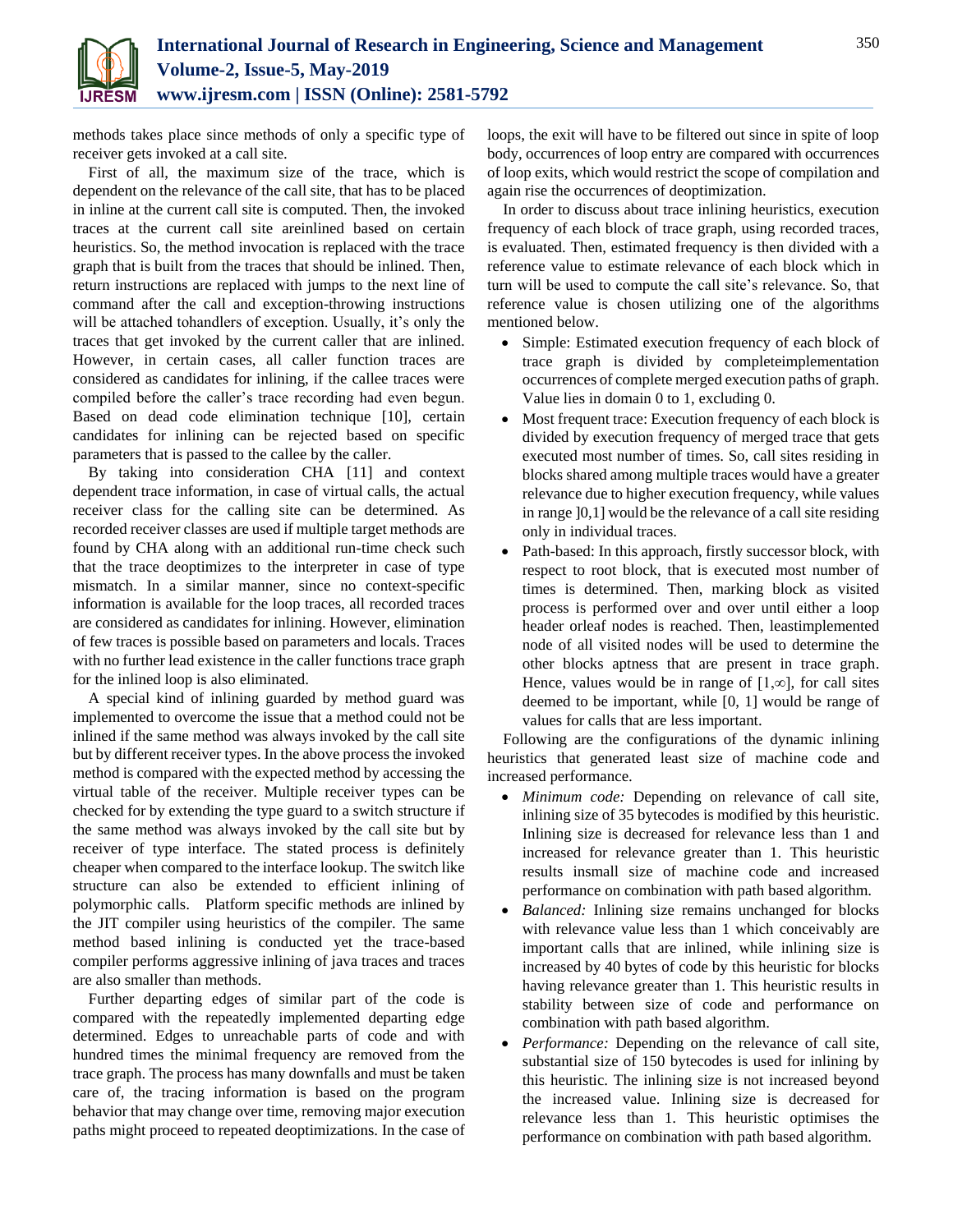

 *Greedy:* Similarly, large inlining size of 250 bytecodes is used by this heuristic. This heuristic prevents inlining of traces beyond maximum value. The inlining size is decreased if relevance is less than 1. This heuristic results optimizes the performance on combination with path based algorithm. This heuristic on combination with algorithm that computes the frequent executed paths provided better results.

Amount of machine code generated is more on invoking small traces in comparison to inlining them hence the above heuristics make sure that the assessors are always inlined. If compilation of calleee merged to substantial size of machine code then inlining is avoided by the heuristics since after a certain point increasing scope of compilation is discouraged. Inheriting of relevance of the parent block by the callee is used by our heuristics to minimize size of machine code and inlining of traces in a nested manner.

To evaluate JIT compiler deployed from traces, it is enforced for Java VM of A-32 design from Oracle [20]. Benchmark suites DaCapo 9.12 Bach, SPECjvm2008, andSPECjbb2005 were chosen for evaluating the above discussed heuristics. Results evaluated is with respective to results for client compiler based upon the methods.

- Server/client approach is simulated by this SPECjbb2005 benchmark where functions are implemented in database of memory that is subdivided into warehouses. Relative to peak performance, client compiler gets outperformed by trace-based configurations because of greater aggressiveness of inlining of traces. Configuration greedy slightly causes an increase in performance but at same time size of machine code is more. Configuration, minimum code, is well organized with respect to machine code and time utilized for compilation and also performance is decent. Irrespective of number of warehouses used client compiler is outperformed by trace configurations. Performance is utmost when there are 4 warehouses since benchmarking system has 4 cores and each thread processes one warehouse respectively.
- Nine benchmark categories are included in SPECjvm2008 benchmark to measure peak performance. Client compiler gets outperformed by tracing configurations. Highest speed-ups is witnessed on derby and serial benchmarks by tracing configurations. Due to small size, benchmarks scimark, mpeg audio and crypto indicate nearly no increase in performance and is similar to client compiler. However, it's only traces that gets inlined and not whole methods which decreases compilation time and machine code that gets generated.
- Fourteen Java applications is included in DaCapo 9.12 Bach benchmark suite. On the whole, less machine code gets generated with respect to all inlining heuristics except greedy configuration, yet overall performance increases. Greedy configuration profits benchmarks luindex, pmd, and sunflow, due to its large inlining size. Highest speed

up is achieved by tracing configurations for jython benchmark, which is responsible for execution of virtual calls, since compiler makes use of recorded trace configurations. In terms of compilation time, configuration based on traces is well organised that even aggressive configuration greedy takes similar amount of time as client compiler.

Optimization is positively affected by inlining of traces due to increase inscope of compilation. For SPECjbb2005 benchmark, canonicalization [12] is increased because of trace inlining. For SPECjvm2008 benchmark suite, optimizations is hardly affected due to unavailability of larger compilation scope. Increased performance is equally spread over all optimizations listed on benchmark DaCapo 9.12 Bach.

Code with effective performance and optimizations are produced by server compiler but involve 13times extended compilation on benchmark suites DaCapo 9.12 Bach, SPECjbb2005 and SPECjvm2008. Trace-based compiler only attains up to 67% of performance of server compiler in SPECjbb2005 benchmark but benefits largely from server compiler optimizations. 85% of performance of server compiler is attained for SPECjvm2008 benchmark suite by configuration greedy. Server compiler exhibits higher performance on crypto, mpeg audio, and scimark benchmarks that are loop exhaustive, due to advanced optimizations. However, server based compiler gets outperformed by trace based compiler on compress and sunflow benchmarks, by aggressive trace inlining. In DaCapo 9.12 Bach benchmark suite, on an average 93% of performance of server compiler is attained by trace based compiler due to presence of benchmarks that are more complex and less loop exhaustive. However, irrespective of basic optimisations performed by trace based compiler, server compiler's performance gets outperformed in sunflow, pmd and lu index benchmarks due to context-sensitive and aggressive inlining of traces.

## **4. Conclusion**

This paper discusses difference between the traditional compilers and modern compilers in their way of optimizations and compiler analysis, also the modifications done to the conventional compilers in order to meet the emerging changes. It also discusses the java compiler based on traces that manages inlining of traces during compilation of JIT instead of at times of trace recording, which enforces trace inlining to be more selective because of the extra information available. Besides, variant components of the method can be inlined based upon the site of call because of context-sensitive nature of traces. Moreover, its proposed that it's only the traces that are implemented often that gets compiled to machine code by eliminating infrequently executed traces. Evaluation with benchmark DaCapo 9.12 Bach, SPECjvm2008 and SPECjbb200proved that effective performance along with the generation of decent amount of machine code can be attained by proper trace inlining. Furthermore, larger compilation